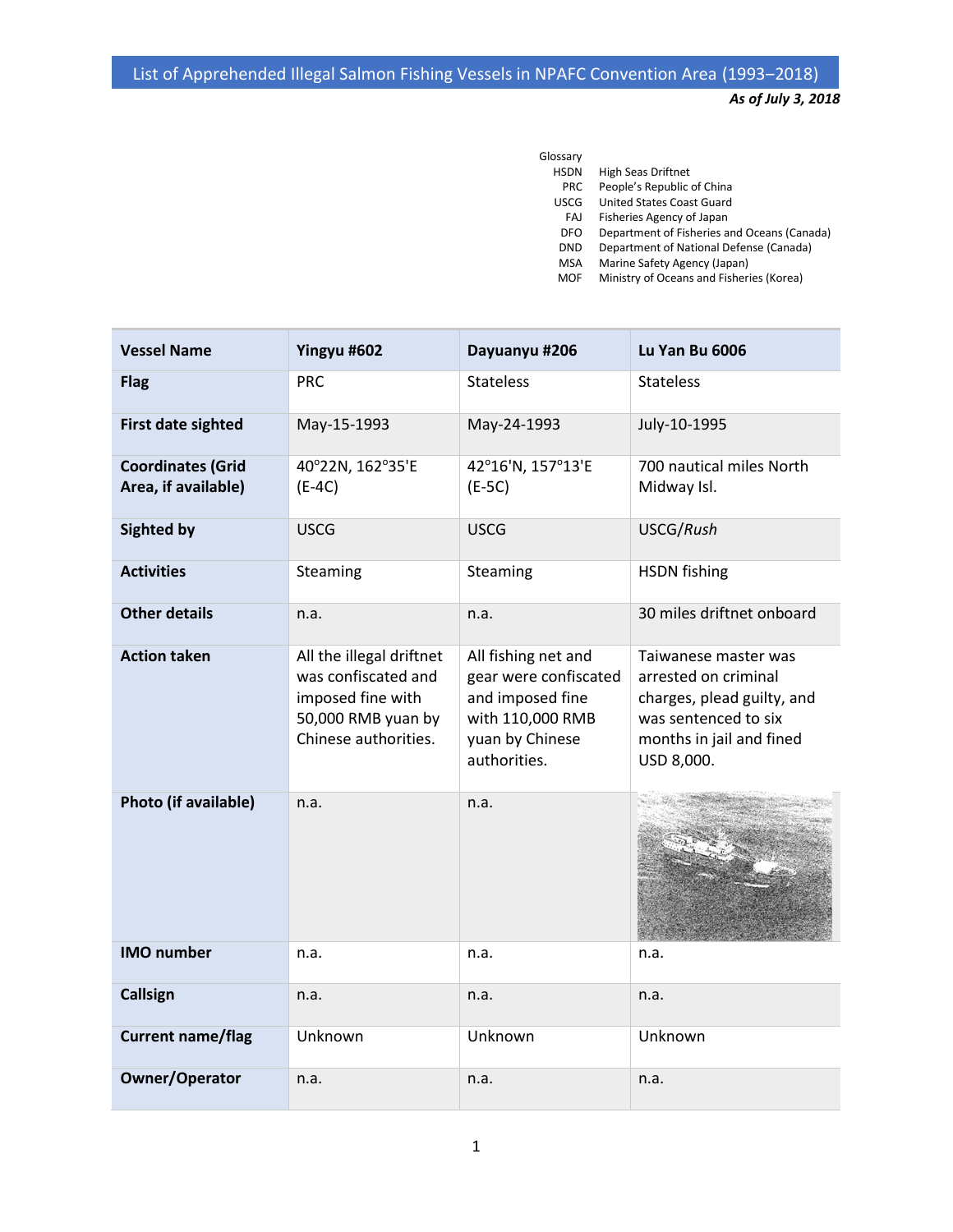| <b>Vessel Name</b>                              | Chang Fu 31<br>(a.k.a. Charng Der No.2)                                                                                                                         | Pu Yu 6026                                                                    | <b>Nanao 55008</b>                                                                                                                         |
|-------------------------------------------------|-----------------------------------------------------------------------------------------------------------------------------------------------------------------|-------------------------------------------------------------------------------|--------------------------------------------------------------------------------------------------------------------------------------------|
| <b>Flag</b>                                     | Taiwan                                                                                                                                                          | PRC (later refuted by<br>PRC)                                                 | <b>PRC</b>                                                                                                                                 |
| <b>First date sighted</b>                       | July-07-1996                                                                                                                                                    | June-06-1997                                                                  | June-13-1997                                                                                                                               |
| <b>Coordinates (Grid</b><br>Area, if available) | 50°07'N, 164°12'E<br>$(E-4B)$                                                                                                                                   | 1000 nautical miles<br>East of Japan                                          | 300 nautical miles East<br>of Hokkaido                                                                                                     |
| <b>Sighted by</b>                               | USCG/Boutwell                                                                                                                                                   | DFO, FAJ, USCG                                                                | <b>JCG</b>                                                                                                                                 |
| <b>Activities</b>                               | <b>HSDN</b> fishing                                                                                                                                             | <b>HSDN</b> fishing                                                           | <b>HSDN</b> fishing                                                                                                                        |
| <b>Other details</b>                            | Two salmon in net                                                                                                                                               | n.a.                                                                          | 120t salmon onboard                                                                                                                        |
| <b>Action taken</b>                             | It was escorted back to<br>Kaohsiung, Taiwan by<br>the Taiwanese<br>enforcement vessel for<br>prosecution of the<br>master and crew. No<br>further information. | This vessel was seized<br>by PRC's authorities.<br>No further<br>information. | PRC indicated it would<br>take action against<br>this vessel if sighted in<br>one of its ports, but no<br>further information<br>from PRC. |
| Photo (if available)                            | n.a.                                                                                                                                                            | n.a.                                                                          | n.a.                                                                                                                                       |
| <b>IMO</b> number                               | n.a.                                                                                                                                                            | n.a.                                                                          | n.a.                                                                                                                                       |
| <b>Callsign</b>                                 | n.a.                                                                                                                                                            | n.a.                                                                          | n.a.                                                                                                                                       |
| <b>Current name/flag</b>                        | Unknown                                                                                                                                                         | Unknown                                                                       | Unknown                                                                                                                                    |
| <b>Owner/Operator</b>                           | n.a.                                                                                                                                                            | n.a.                                                                          | n.a.                                                                                                                                       |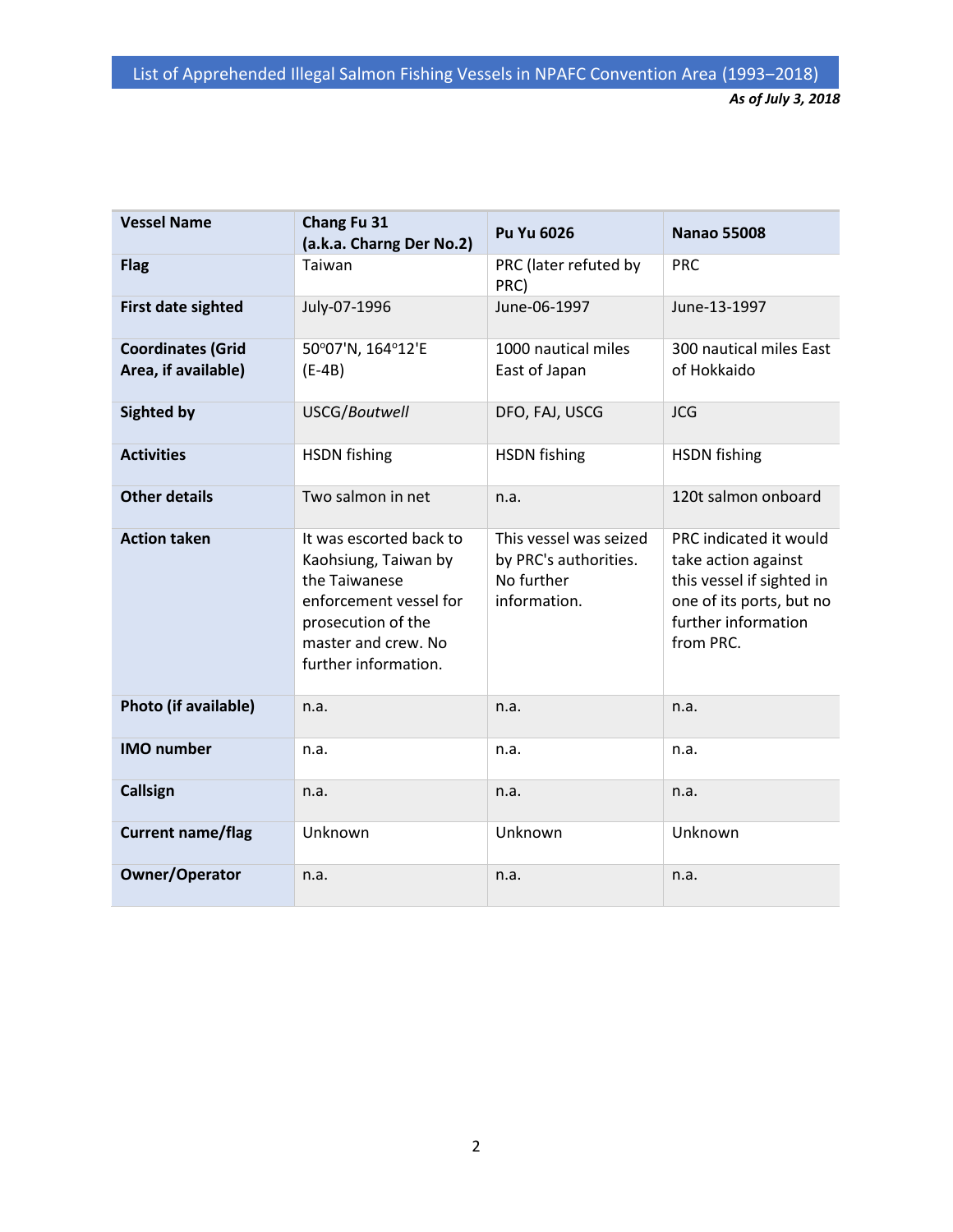| <b>Vessel Name</b>                              | <b>Cao Yu 6025</b>                                                                                | <b>Zhong Xin 37</b>                                                                                | <b>Tai Sheng</b>                                                                            |
|-------------------------------------------------|---------------------------------------------------------------------------------------------------|----------------------------------------------------------------------------------------------------|---------------------------------------------------------------------------------------------|
| <b>Flag</b>                                     | <b>Stateless</b>                                                                                  | <b>PRC</b>                                                                                         | <b>PRC</b>                                                                                  |
| <b>First date sighted</b>                       | June-26-1997                                                                                      | May-20-1998                                                                                        | May-27-1998                                                                                 |
| <b>Coordinates (Grid</b><br>Area, if available) | 38°42'N, 163°08'E<br>$(E-4D)$                                                                     | 49°53.4'N, 162°52.2'E<br>$(E-4B)$                                                                  | 47°59.8'N, 164°26.9'E<br>$(E-4B)$                                                           |
| <b>Sighted by</b>                               | DND,<br>USCG/Basswood/Chase                                                                       | USCG, Japan, Russia                                                                                | USCG/Boutwell/Jarvis                                                                        |
| <b>Activities</b>                               | <b>HSDN</b> fishing                                                                               | <b>HSDN</b> fishing                                                                                | <b>HSDN</b> fishing                                                                         |
| <b>Other details</b>                            | 12 miles gillnet onboard                                                                          | sized. 9,612 sockeye,<br>2664 chum, 2,790kg<br>roe, 60mm-mesh<br>driftnet                          | one salmon head, small<br>amount of roe, scales                                             |
| <b>Action taken</b>                             | Seized catch was sold for<br>USD 60,500, and the vessel<br>would be put up for public<br>auction. | Russia brought this<br>vessel into<br>Petropavlovsk for<br>prosecution. No further<br>information. | This vessel was<br>transferred to PRC for<br>enforcement action. No<br>further information. |
| Photo (if<br>available)                         |                                                                                                   |                                                                                                    |                                                                                             |
| <b>IMO</b> number                               | n.a.                                                                                              | n.a.                                                                                               | n.a.                                                                                        |
| <b>Callsign</b>                                 | n.a.                                                                                              | n.a.                                                                                               | n.a.                                                                                        |
| <b>Current</b><br>name/flag                     | Unknown                                                                                           | Unknown                                                                                            | Unknown                                                                                     |
| <b>Owner/Operator</b>                           | n.a.                                                                                              | n.a.                                                                                               | n.a.                                                                                        |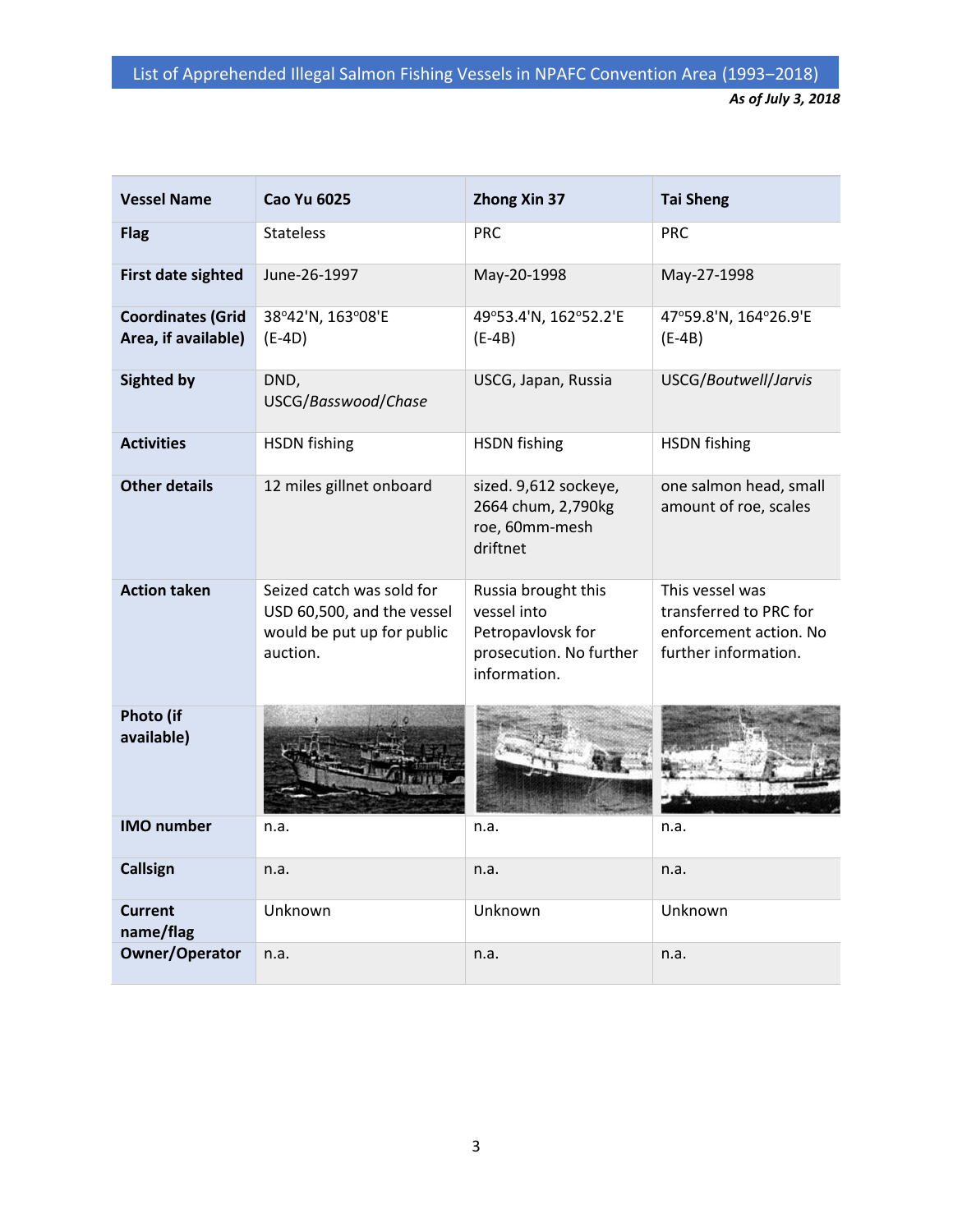| <b>Vessel Name</b>                              | Shan Yu 16                                                                                               | Astafyevo                                                                                  | Florida (Lobana-1)                                                                                                                             |
|-------------------------------------------------|----------------------------------------------------------------------------------------------------------|--------------------------------------------------------------------------------------------|------------------------------------------------------------------------------------------------------------------------------------------------|
| <b>Flag</b>                                     | <b>PRC</b>                                                                                               | Unknown (master<br>claimed Russia)                                                         | Russia                                                                                                                                         |
| <b>First date sighted</b>                       | May-29-1998                                                                                              | April-13-1999                                                                              | April-18-1999                                                                                                                                  |
| <b>Coordinates (Grid</b><br>Area, if available) | 50°35.6'N, 164°06'E<br>$(E-4B)$                                                                          | 50°40.2'N, 167°35.6'E<br>$(E-3B)$                                                          | 46°43.9'N 164°56.9'E<br>$(E-4B)$                                                                                                               |
| <b>Sighted by</b>                               | USCG/Boutwell/Jarvis                                                                                     | DFO, Russian Border<br><b>Guard Service</b>                                                | DFO, Russian Border<br><b>Guard Service</b>                                                                                                    |
| <b>Activities</b>                               | <b>HSDN</b> fishing                                                                                      | <b>HSDN</b> fishing                                                                        | <b>HSDN</b> fishing                                                                                                                            |
| <b>Other details</b>                            | n.a.                                                                                                     | two nets (6 nautical<br>miles and 2.5 nautical<br>miles net) were<br>deployed              | 6t coho and 36 miles<br>net onboard                                                                                                            |
| <b>Action taken</b>                             | This vessel was<br>transferred to PRC,<br>fined 350,000 RMB<br>yuan and fishing permit<br>was withdrawn. | All information was<br>forwarded to the<br>Russian authorities. No<br>further information. | Fines issued to the<br>master and the owner<br>totalled \$124,000 USD;<br>salmon catch, the<br>equipment and<br>materials were<br>confiscated. |
| Photo (if available)                            | n.a.                                                                                                     | n.a.                                                                                       | n.a.                                                                                                                                           |
| <b>IMO</b> number                               | n.a.                                                                                                     | n.a.                                                                                       | n.a.                                                                                                                                           |
| <b>Callsign</b>                                 | n.a.                                                                                                     | n.a.                                                                                       | n.a.                                                                                                                                           |
| <b>Current name/flag</b>                        | Unknown                                                                                                  | Unknown                                                                                    | Unknown                                                                                                                                        |
| <b>Owner/Operator</b>                           | n.a.                                                                                                     | n.a.                                                                                       | n.a.                                                                                                                                           |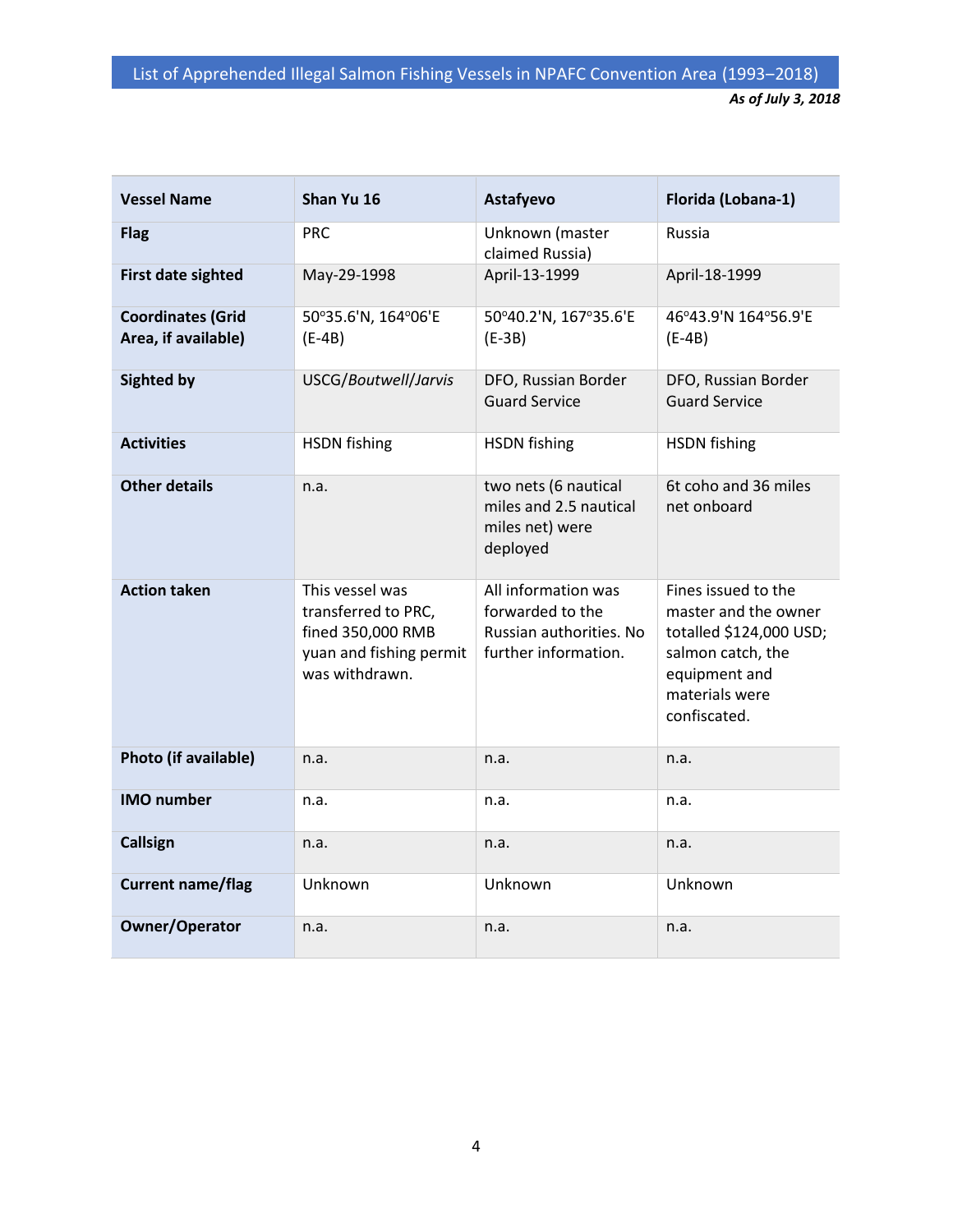| <b>Vessel Name</b>                              | <b>Ying Fa</b>                                                                                                                                                               | Tayfun-4                                                                            | <b>Arctic Wind</b>                                                                                                            |
|-------------------------------------------------|------------------------------------------------------------------------------------------------------------------------------------------------------------------------------|-------------------------------------------------------------------------------------|-------------------------------------------------------------------------------------------------------------------------------|
| <b>Flag</b>                                     | <b>Stateless</b>                                                                                                                                                             | Russia                                                                              | Honduras                                                                                                                      |
| First date sighted                              | April-20-1999                                                                                                                                                                | May-03-1999                                                                         | May-01-2000                                                                                                                   |
| <b>Coordinates (Grid</b><br>Area, if available) | 48°55'N, 163°28'E<br>$(E-4B)$                                                                                                                                                | 47°33'N, 164°21'E<br>$(E-4B)$                                                       | 45°24'N, 171°58'E<br>$(E-2B)$                                                                                                 |
| <b>Sighted by</b>                               | DFO, USCG/Rush                                                                                                                                                               | DFO, USCG/Rush                                                                      | USCG/Sherman, DND/Aurora                                                                                                      |
| <b>Activities</b>                               | <b>HSDN</b> fishing                                                                                                                                                          | <b>HSDN</b> fishing                                                                 | Two driftnets (6.5-8.0 km<br>and 5.0-6.5 km)                                                                                  |
| <b>Other details</b>                            | 6.2t sockeye and<br>chum salmon                                                                                                                                              | 90 cases of frozen<br>salmon                                                        | one ton of processed salmon<br>(1,500 chum, 217 sockeye, 55<br>Chinook)                                                       |
| <b>Action taken</b>                             | The vessel and gear<br>were forfeited to the<br>U.S. and they were<br>sold at auction; DNA<br>analysis of 300 chum<br>and 300 sockeye was<br>conducted by US<br>authorities. | Criminal<br>investigation was<br>conducted by Russia.<br>No further<br>information. | The master and crew were<br>repatriated; sample of the<br>catch were flown to NMFS<br>Auke Bay Lab for analysis of<br>origin. |
| Photo (if available)                            | n.a.                                                                                                                                                                         | n.a.                                                                                |                                                                                                                               |
| <b>IMO</b> number                               | n.a.                                                                                                                                                                         | n.a.                                                                                | n.a.                                                                                                                          |
| <b>Callsign</b>                                 | n.a.                                                                                                                                                                         | CC2130                                                                              | n.a.                                                                                                                          |
| <b>Current name/flag</b>                        | Unknown                                                                                                                                                                      | Unknown                                                                             | Unknown                                                                                                                       |
| <b>Owner/Operator</b>                           | Nanao Deep Sea<br><b>Fishing Limited</b><br>Company (owner)                                                                                                                  | n.a.                                                                                | Sirious Fisheries (owner)                                                                                                     |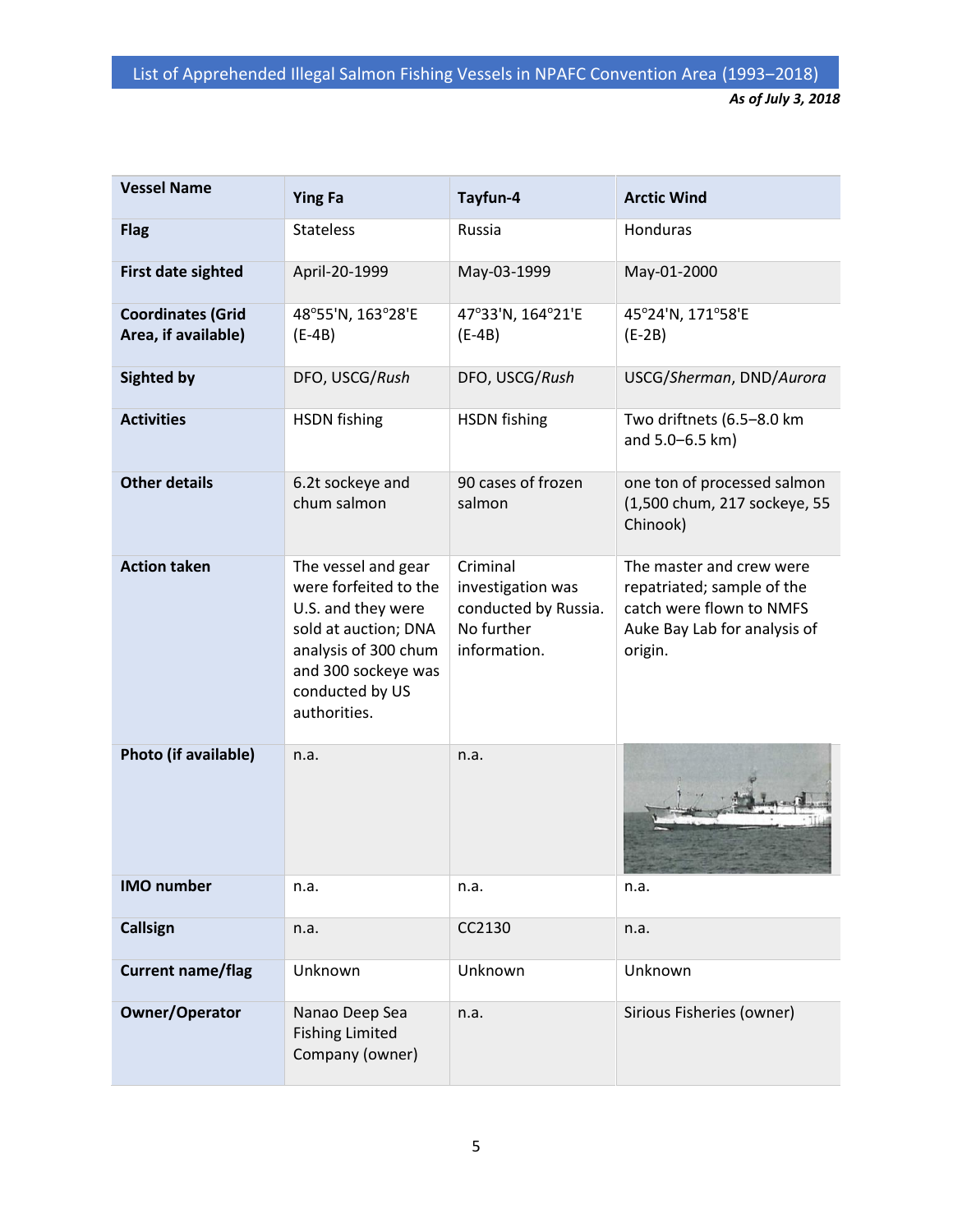| <b>Vessel Name</b>                              | Chun Jin No.1                                                                                    | Rong Sheng-828                                                                                                              | <b>Bellatrix</b>                                                                                                                                                                  |
|-------------------------------------------------|--------------------------------------------------------------------------------------------------|-----------------------------------------------------------------------------------------------------------------------------|-----------------------------------------------------------------------------------------------------------------------------------------------------------------------------------|
| <b>Flag</b>                                     | <b>Expired as Georgia</b><br>(Stateless)                                                         | Indonesia                                                                                                                   | Panama                                                                                                                                                                            |
| First date sighted                              | May-16-2004                                                                                      | July-06-2007                                                                                                                | April-29-2010                                                                                                                                                                     |
| <b>Coordinates (Grid</b><br>Area, if available) | 43°47.8'N, 165°21.0'E<br>$(E-3C)$                                                                | 47°21'N, 159°25'E<br>$(E-5B)$                                                                                               | 50°34'N, 164°27'E<br>$(E-4B)$                                                                                                                                                     |
| <b>Sighted by</b>                               | FAJ/Toko maru                                                                                    | Russia/Vorovsky                                                                                                             | <b>USCG</b>                                                                                                                                                                       |
| <b>Activities</b>                               | Fishing for salmon with<br>driftnet                                                              | Fishing for salmon                                                                                                          | Suspected illegal<br>transhipment                                                                                                                                                 |
| <b>Other details</b>                            | 10t pink                                                                                         | 90t salmon onboard<br>(pink, coho, sockeye)                                                                                 | 28t salmon, 32t cod                                                                                                                                                               |
| <b>Action taken</b>                             | Taiwanese captain of the<br>vessel was prosecuted<br>and penalized by<br>Taiwanese authorities.  | This vessel was<br>escorted to the port<br>of Petropavlovsk-<br>Kamchatski for<br>investigation. No<br>further information. | Salmon product was<br>seized by MOF as its port<br>state measures. Three<br>hundred samples of<br>salmon were shipped to<br>University of Washington<br>for stock identification. |
| Photo (if available)                            |                                                                                                  | n.a.                                                                                                                        |                                                                                                                                                                                   |
| <b>IMO</b> number                               | Unknown                                                                                          | n.a.                                                                                                                        | 8403961                                                                                                                                                                           |
| Callsign                                        | 4LTM                                                                                             | n.a.                                                                                                                        | HO-4683                                                                                                                                                                           |
| <b>Current name/flag</b>                        | Unknown                                                                                          | Unknown                                                                                                                     | Esteban/Panama                                                                                                                                                                    |
| <b>Owner/Operator</b>                           | "Hon Le Fishery Co. Ltd"<br>of Taiwan (owner)/"Qiwei<br>Limited Company" of<br>Taiwan (operator) | n.a.                                                                                                                        | <b>Pacific Orient</b><br>Inc.(operator)                                                                                                                                           |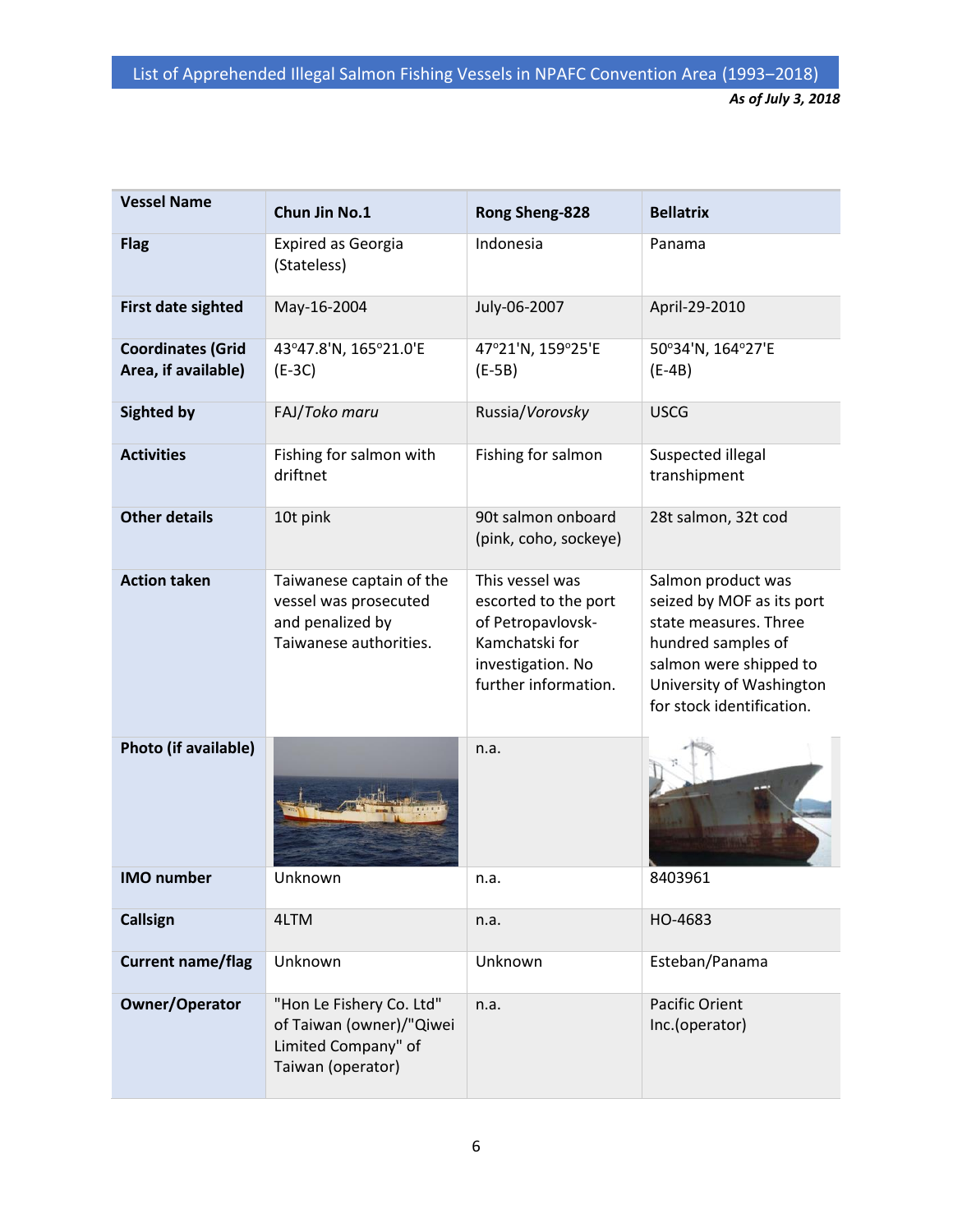| <b>Vessel Name</b>                              | <b>Bangun Perkasa</b>                                                                                                                                 | Da Cheng                                                                                                                                                       | <b>Yin Yuan</b>                                                                                                    |
|-------------------------------------------------|-------------------------------------------------------------------------------------------------------------------------------------------------------|----------------------------------------------------------------------------------------------------------------------------------------------------------------|--------------------------------------------------------------------------------------------------------------------|
| <b>Flag</b>                                     | <b>Stateless</b>                                                                                                                                      | <b>Stateless</b>                                                                                                                                               | <b>PRC</b>                                                                                                         |
| First date sighted                              | August-31-2011                                                                                                                                        | July-27-2012                                                                                                                                                   | May-19-2014                                                                                                        |
| <b>Coordinates (Grid</b><br>Area, if available) | 42°09'N, 151°35'E<br>$(E-6C)$                                                                                                                         | 800 nautical miles East of<br>Japan                                                                                                                            | 42° 22.5N, 154°58.0'E<br>$(E-6C)$                                                                                  |
| <b>Sighted by</b>                               | FAJ, USCG/Munro                                                                                                                                       | USCG/Rush                                                                                                                                                      | DND/CP-140,<br>USCG/Morganthau                                                                                     |
| <b>Activities</b>                               | Illegal drift-net fishing                                                                                                                             | <b>HSDN</b> fishing                                                                                                                                            | HSDN gear on board with<br>3.3km driftnet                                                                          |
| <b>Other details</b>                            | 9 nautical miles driftnet,<br>30t of squid, 54 shark<br>carcasses onboard<br>(previous name: Timur<br>Jaya No.168)                                    | 10 nautical miles driftnet,<br>30t albacore, 5-6t shark<br>carcasses, 0.5t shark fins<br>onboard (previous vessel<br>names: Shun Li No.6,<br><b>Mitra 888)</b> | 0.5t chum salmon                                                                                                   |
| <b>Action taken</b>                             | This vessel was escorted<br>to Dutch Harbor, Alaska<br>for investigation and<br>action for violation of<br>the U.S. laws. The vessel<br>was scrapped. | This vessel was<br>transferred to PRC law<br>enforcement case for<br>further investigation and<br>prosecution; it was sold<br>at auction and scrapped.         | The master was fined<br>16,300 USD by Chinese<br>authorities, and 20<br>samples were taken for<br>genetic testing. |
| Photo (if<br>available)                         |                                                                                                                                                       |                                                                                                                                                                |                                                                                                                    |
| <b>IMO</b> number                               | n.a.                                                                                                                                                  | n.a.                                                                                                                                                           | n.a.                                                                                                               |
| <b>Callsign</b>                                 | n.a.                                                                                                                                                  | n.a.                                                                                                                                                           | n.a.                                                                                                               |
| <b>Current</b><br>name/flag                     | Unknown                                                                                                                                               | Unknown                                                                                                                                                        | Unknown                                                                                                            |
| <b>Owner/Operator</b>                           | n.a.                                                                                                                                                  | n.a.                                                                                                                                                           | n.a.                                                                                                               |